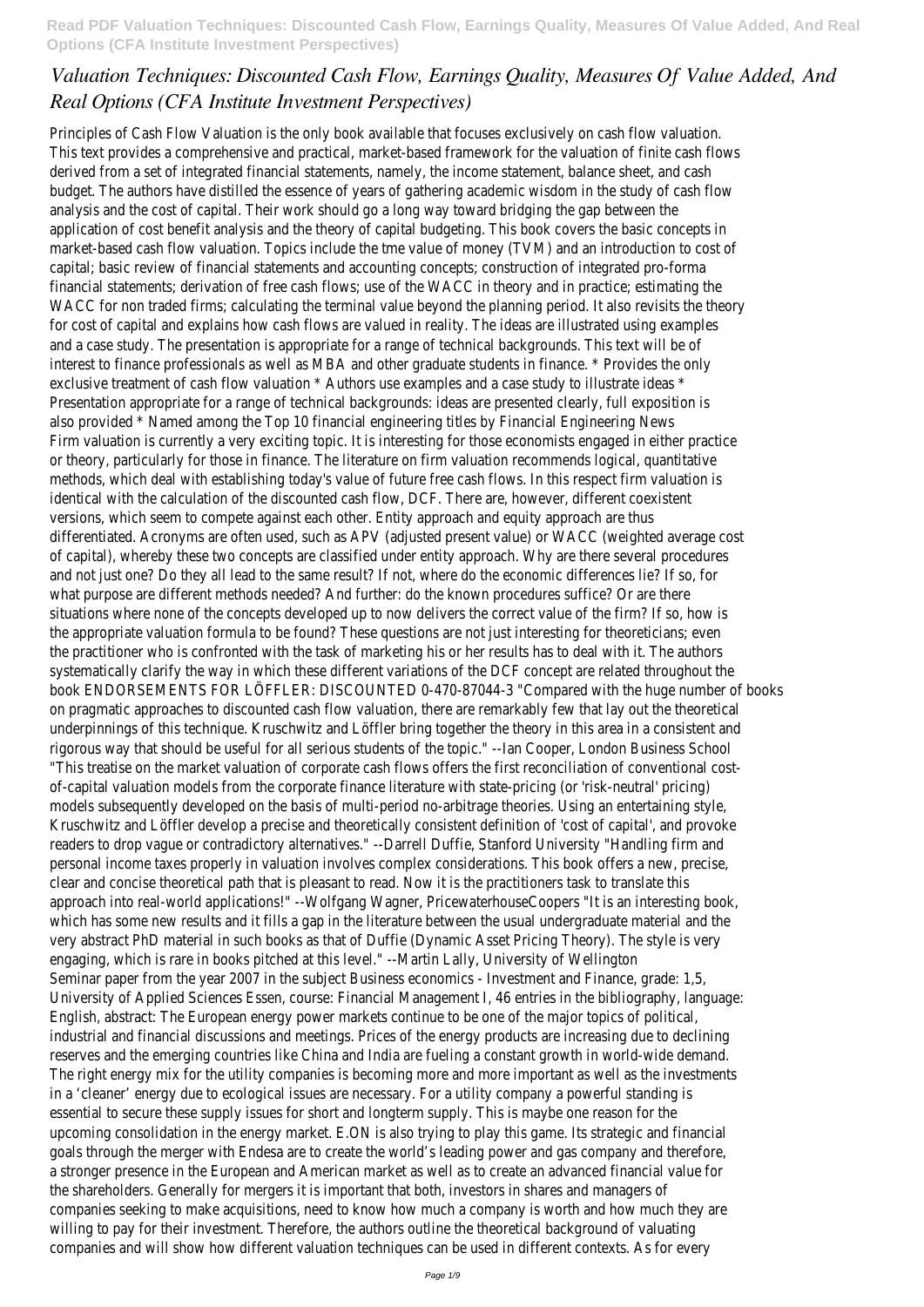acquisi-tion, on the one hand the possible buyer should always bear in mind that: "Price is what you pay, value is what you get". On the other hand it is also important to keep in mind that: "A thing is worth whatever the buyer will pay for it". These are two statements which are also important beside the valuated company values. For that reason, the authors valuate Endesa with two different valuation methods including their different approaches. First of all the Discounted Cash Flow (DCF) method will be applied. Herewith the authors will use the three different approaches: entity, equity and the adjusted present value technique. Afterwards these results are validated with three different multipliers by using the multiplier method. The average result – without the result of the Discounted Cash Flow method / equity approach – of these calculation is an estimated share price of 41,81 €/share or a corporate value of about € 44,262 billion for Endesa. The last bid of E.ON was placed on 02. February 2007 with a value of 38,75 €/share this means a corporate value of  $∈$  41,027 billion. How can you evaluate a potential investment if there are several possibilities to change the course of action in the future depending on different emerging situations? And even more challenging: How can you do so if you cannot come up with point estimates - but you have to use several ranges of input values? Both - managerial flexibility as well as so called continuous uncertainty - are highly relevant as they reflect most of the investment decisions realistically. But if you apply standard valuation techniques like a simple Discounted Cash Flow model, the computed value will be significantly distorted, potentially prompting you to make a wrong decision. Given the practical urgent need for a suitable valuation technique, the real option valuation approach was developed as an advanced valuation approach. It follows a non-trivial but doable four-step process, quantifying the value of investments in situations of managerial flexibility and continuous uncertainty. While real option valuation is considered to be an opaque technique, Ms. Kang proves that it can be explained in an understandable way, even for someone approaching the matter with limited or no prior exposure to the topic. The author outlines the major issues of current product innovation valuation with traditional valuation techniques. On the basis of this analysis she explains the basic concepts of valuing product innovation through the use of real option valuation. Supported by a few practical examples the author clarifies how to value different types of real options. So based on the actual Financial Statement 2006 of Research In Motion (RIM), the author develops a sample 5-year business plan for the product innovation of BlackBerry 9900. This is done through the highly advanced model of Binomial Trees. Overall with this thesis, you'll get a head-start into one of the more advanced management tools - the real option valuation.

Methods and Case Studies

Principles of Cash Flow Valuation

Examples of Perpetuities, Constant Growth and General Case

From Strategy to Value

A Theory of the Valuation of Firms

Analyzing the effectiveness of discounted cash flow analysis in recession periods and proposals for enhancing the valuation techniques in such an environment

*This open access book discusses firm valuation, which is of interest to economists, particularly those working in finance. Firm valuation comes down to the calculation of the discounted cash flow, often only referred to by its abbreviation, DCF. There are, however, different coexistent versions, which seem to compete against each other, such as entity approaches and equity approaches. Acronyms are often used, such as APV (adjusted present value) or WACC (weighted average cost of capital), two concepts classified as entity approaches. This book explains why there are several procedures and whether they lead to the same result. It also examines the economic differences between the methods and indicates the various purposes they serve. Further it describes the limits of the procedures and the situations they are best applied to. The problems this book addresses are relevant to theoreticians and practitioners alike.-- Research Paper (undergraduate) from the year 2019 in the subject Business economics - Business Management, Corporate Governance, grade: 1,0, University of Applied Sciences Rosenheim (academy for professionals), language: English, abstract: This study gives an overview of the various aspects of the company valuation. It deals with the reasons for company valuations, how these can be classified and what the purpose of company valuations is. It also presents various methods of valuation of a company. There can be significant differences between the value and price of a company. At the stock market, the equity value of a company is determined in a market economy manner: the number of shares is calculated on the basis of the share price, that is the price resulting from the supply and demand from the shareholders, or the price that a shareholder is prepared to pay for a share in the company. The focus of this work lies on the discounted cash flow (DCF) method and the multiple method. The DCF method focuses on the WACC approach, the multiple method on the EBIT and sales multiple. The paper also applies the methods presented in the previous sections in practice. Three German DAX-listed automobile manufacturers, BMW, Daimler and Volkswagen, are evaluated using these two methods, and the results are then compared. The focus here lies on various scenarios in which the parameters of the valuation methods are adjusted. The three companies are compared with each other within the methods and between the different methods. Investment Banking Praise for Investment Banking, UNIVERSITY EDITION "This book will surely become an indispensable guide to the art of buyout and M&A valuation, for the experienced investment practitioner as well as for the non-professional seeking to learn the mysteries of valuation." —David M.* Page 2/9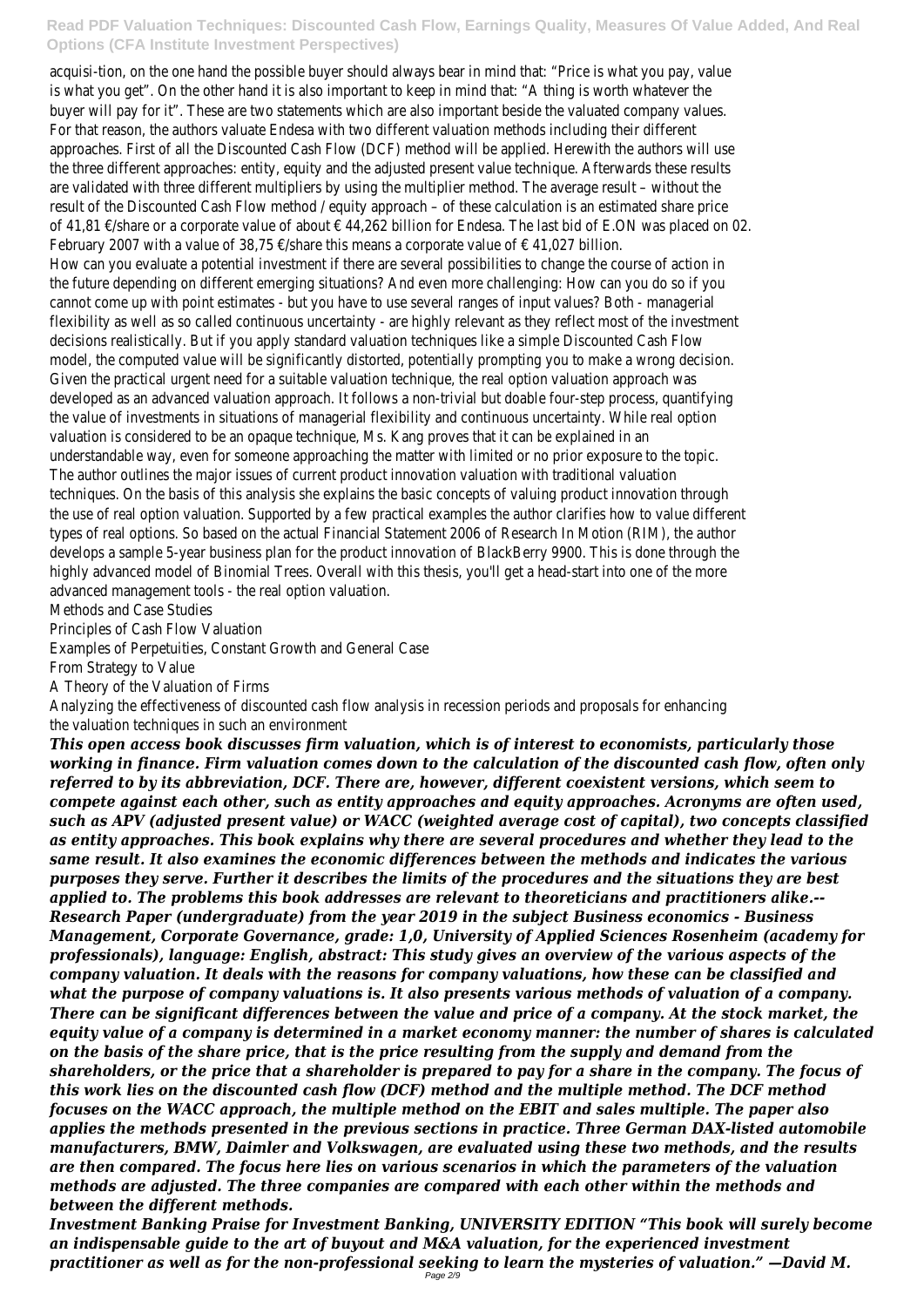*Rubenstein, Co-Founder and Co-Executive Chairman, The Carlyle Group Host, The David Rubenstein Show: Peer to Peer Conversations "The two Joshes present corporate finance in a broad, yet detailed framework for understanding valuation, balance sheets, and business combinations. As such, their book is an essential resource for understanding complex businesses and capital structures whether you are on the buy-side or sell-side." —Mitchell R. Julis, Co-Chairman and Co-CEO, Canyon Partners, LLC "Investment Banking provides a highly practical and relevant guide to the valuation analysis at the core of investment banking, private equity, and corporate finance. Mastery of these essential skills is fundamental for any role in transaction-related finance. This book will become a fixture on every finance professional's bookshelf." —Thomas H. Lee, President, Lee Equity Partners, LLC Founder, Thomas H. Lee Capital Management, LLC "As a pioneer in public equities, Nasdaq is excited to be partnering with Rosenbaum and Pearl on Investment Banking as they break new ground on content related to IPOs, direct listings, and SPACs. We recommend the book for any shareholder and senior executive looking to take a company public, as well as their bankers and lawyers." —Adena Friedman, President and CEO, Nasdaq "Investment Banking requires a skill set that combines both art and science. While numerous textbooks provide students with the core principles of financial economics, the rich institutional considerations that are essential on Wall Street are not well documented. This book represents an important step in filling this gap." —Josh Lerner, Jacob H. Schiff Professor of Investment Banking, Harvard Business School Co-author, Venture Capital and Private Equity: A Casebook "Valuation is the key to any transaction. Investment Banking provides specific step-by-step valuation procedures for LBO and M&A transactions, with lots of diagrams and numerical examples." —Roger G. Ibbotson, Professor in the Practice of Finance, Yale School of Management Chairman and CIO, Zebra Capital Management, LLC Founder, Ibbotson Associates "Investment Banking provides fresh insight and perspective to valuation analysis, the basis for every great trade and winning deal on Wall Street. The book is written from the perspective of practitioners, setting it apart from other texts." —Gregory Zuckerman, Special Writer, The Wall Street Journal Author, The Greatest Trade Ever, The Frackers, and The Man Who Solved the Market Also available from the authors: Investment Banking WORKBOOK Investment Banking FOCUS NOTES Investment Banking ONLINE COURSE www.efficientlearning.com/investment-banking The third edition of Property Valuation Techniques offers a comprehensive and student-friendly exploration of the application of property valuation and appraisal techniques. Thoroughly revised and restructured, it covers topics including risk, residential lease extensions, enfranchisement and cash flows. This third edition - provides more material on sustainability in relation to property value - uses a wealth of worked examples to apply theory to real-world problems - includes tips on how to structure appraisals in Excel® spreadsheets - features self-assessment questions to test and reinforce your understanding Detailed yet accessible, Property Valuation Techniques is ideal reading both for those students new to the subject and those looking to extend their knowledge, and for practitioners looking to refresh and develop their understanding of property valuation.*

*Corporate Valuation*

*Equity Valuation: Science, Art, or Craft?*

*A Practitioner's Guide*

*Principles of Valuation*

### *Damodaran on Valuation*

*Valuation Methods and Shareholder Value Creation provides a comprehensive examination of valuation tools and guidance for analyzing and valuing a business. It covers the basics of valuation methods and shareholder value creation in addition to rigorous approaches to discounted cash flow valuation and real options for valuing a company. By examining eight different methods of discounted cash flow valuation and discussing the pros and cons of each method, Fernández offers thorough, accessible coverage of corporate valuation. With examples and case studies from international markets, this book provides well-structured guidance for students and executives alike. \* Highlights quantitative analyses of firm value \* Emphasizes qualitative management assessments \* Integrates data from international companies*

*The price at which a stock is traded in the market reflects the ability of the firm to generate cash flow and the risks associated with generating the expected future cash flows. The authors point to the limits of widely used valuation techniques. The most important of these limits is the inability to forecast cash flows and to determine the appropriate discount rate. Another important limit is the inability to determine absolute value. Widely used valuation techniques such as market multiples - the price-to-earnings ratio, firm value multiples or a use of multiple ratios, for example - capture only relative value, that is, the value of a firm's stocks related to the value of comparable firms (assuming that comparable firms can be identified). The study underlines additional problems when it comes to valuing IPOs and private equity: Both are sensitive to the timing of the offer, suffer from information asymmetry, and are more subject to behavioral elements than is the case for shares of listed firms. In the case of IPOs in particular, the authors discuss how communication strategies and media hype play an important role in the IPO valuation/pricing process. Post the Financial Crash, the role of regulation and the impact of regulation on all aspects of the financial industry has broadened and intensified. This book offers a comprehensive review of the operations of the industry post-financial crisis from a variety of perspectives. This new edition builds upon the authors' predecessor book, Fundamentals of Investment: An Irish Perspective. The core of the original text is retained particularly concerning fundamental concepts such as discounted cash flow valuation techniques. Changes in this new text are driven by two important factors. First, the long shadow of the Global Financial Crisis and the ensuing Great Recession continues to impact economies and financial markets. Second, the new text adopts a more international perspective with a focus on the UK and Ireland. The authors present the reader with a clear linkage between investment theory and concepts (the 'fundamentals') and the practical application of these concepts to the financial planning and advisory process. This practical perspective is driven by the decades-long fund management and stockbroking experience of the authors. Investment knowledge is a core competence required by large numbers of organisations and individuals in the financial services industry. This new edition will be an invaluable resource for financial advisers, financial planners and those engaged in advisory and/or support functions across the investment industry. Those taking investment modules in third-level educational institutes will find this book to be a useful complement to the more academically focused textbooks.*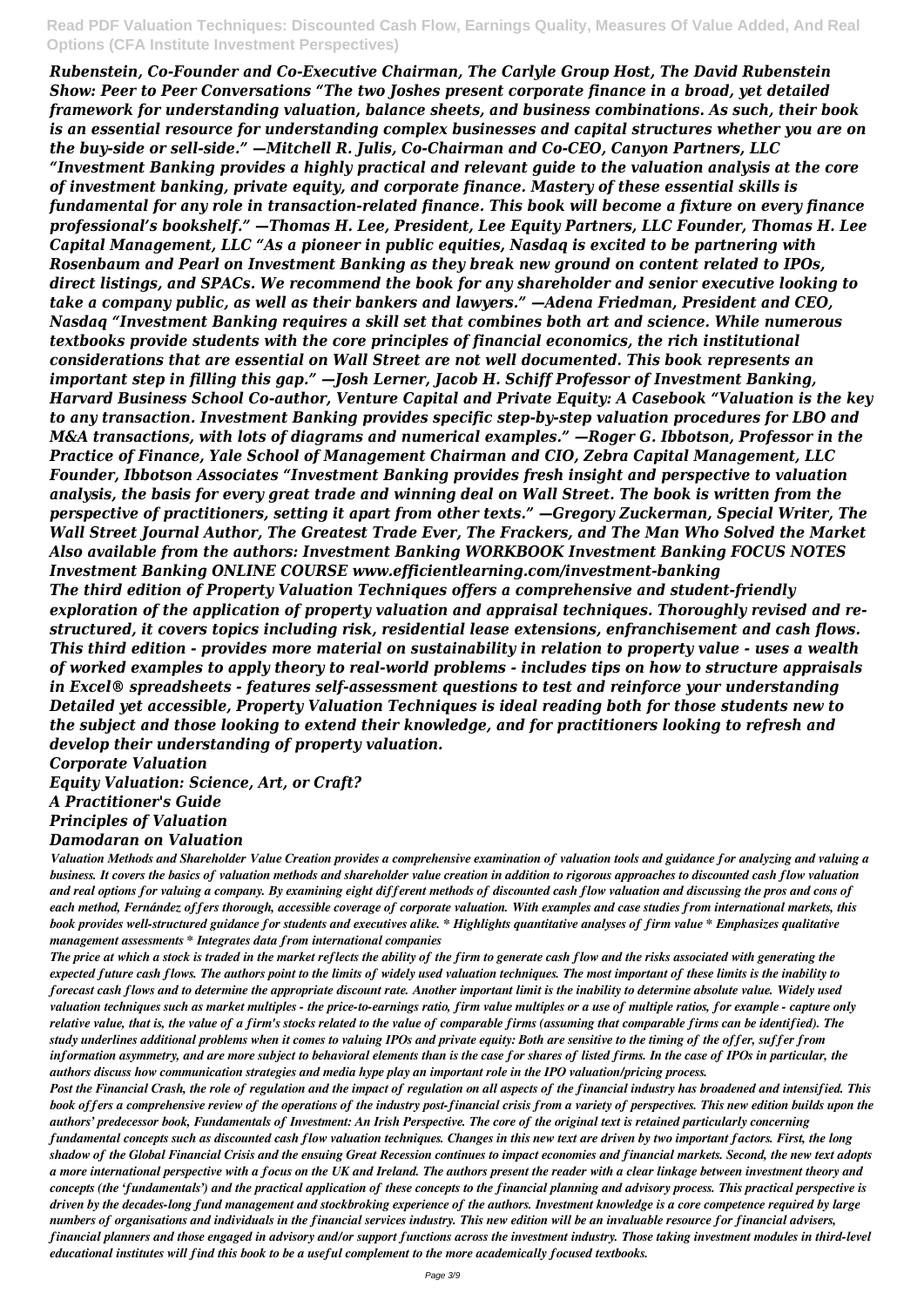*Conventional valuation techniques take little account of the unexpected outcomes and uncertainties of real life. Real options are one method of tackling these problems in order to give a realistic view in practice rather than simply in the theoretical world. Tom Copeland in his contribution considers the probability that real options will in the future become the standard method of valuation and of evaluating the financial viability of ventures. This book follows past, current and potential future valuation techniques and discusses current trends in this area in the light of the ever-increasing desire to assess and manage risk and uncertainty.*

*Valuating a German business - Case adidas*

*Valuation Techniques*

*Valuation methods of Internet stocks*

*Small Business Valuation Methods*

*A Survey of the Theory and Evidence*

*Recent Trends in Valuation*

**Research Paper (undergraduate) from the year 2012 in the subject Business economics - Investment and Finance, grade: 1,3, University of Applied Sciences Essen, course: Financial Management, language: English, abstract: Valuation of companies is done for many reasons. The evaluation of alternative strategies for decisions to sell or buy a company is the widest known purpose among literature. The alternatives can be categorized into three parts: mergers and acquisitions, succession and continuation. The former reflects the selling or buying decision of companies, and the acquisition of shares and mergers. Succession means management buyouts, whereas continuation refers to reorganization, monitoring of financial standing and liquidity flotation, investments but also divestments and spin offs (cf. Hansa & Dvorak 2007). Adidas has gone through several valuations already. In 1994 Adidas was sold for 1,350 million German Mark whereas in mid-1995 the company was already valued at 3,300 million German Mark when it was initially offered to public (cf. Die Welt 1995). As of December 31st 2010 the price for an Adidas share was 48.89 Euro (€), reflecting a 29.4% growth compared to 2009 (cf. Adidas 2011 a, p. 2). The following paper on hand values the German company Adidas as of December 2010 with help of the valuation methods Discounted Cash Flow in terms of equity and entity approach as well as the market oriented multiples. Both valuation methods are theoretical defined and later applied to Adidas.**

**McKinsey & Company's #1 best-selling guide to corporate valuation, now in its sixth edition Valuation is the single best guide of its kind, helping financial professionals worldwide excel at measuring, managing, and maximizing shareholder and company value. This new sixth edition provides insights on the strategic advantages of value-based management, complete detailed instruction, and nuances managers should know about valuation and valuation techniques as applied to different industries, emerging markets, and other special situations. The accompanying DCF model download allows you to complete computations automatically for error-free analysis and valuation of real companies. The model ensures that all important measures, such as return on investment capital and free cash flow are calculated correctly, so you can focus on the company's performance rather than computational errors. Valuation lies at the crossroads of corporate strategy and finance. In today's economy, it has become an essential role—and one that requires excellence at all points. This guide shows you everything you need to know, and gives you the understanding you need to be effective. Estimate the value of business strategies to drive better decision making Understand which business units a corporate parent is best positioned to own Assess major transactions, including acquisitions, divestitures, and restructurings Design a capital structure that supports strategy and minimizes risk As the valuation function becomes ever more central to long- and short-term strategy, analysts and managers need an authoritative reference to turn to for answers to challenging situations. Valuation stands ahead of the field for its reputation, quality, and prestige, putting the solutions you need right at your fingertips.**

**Valuation Methods and Shareholder Value Creation provides a comprehensive examination of valuation tools and guidance for analyzing and valuing a business. It covers the basics of valuation methods and shareholder value creation in addition to rigorous approaches to discounted cash flow valuation and real options for valuing a company. It highlights quantitative analyses of firm value; emphasizes qualitative management assessments; and integrates data from international companies. By examining eight different methods of discounted cash flow valuation and discussing the pros and cons of each method, the book offers thorough, accessible coverage of corporate valuation. The book provides well-structured guidance for practitioners and MBA students with a background in finance. Highlights quantitative analyses of firm value Emphasizes qualitative management assessments Integrates data from international companies**

**This paper explores the discounted cash flow valuation methods. We start the paper with the simplest case: nogrowth, perpetual-life companies. Then we will study the continuous growth case and, finally, the general case. lt;brgt;lt;brgt;The different concepts of cash flow used in company valuation are defined: equity cash flow (ECF), free cash flow (FCF), and capital cash flow (CCF). Then the appropriate discount rate is determined for each cash flow depending on the valuation method used. lt;brgt;lt;brgt;Our starting point will be the principle by which the value of a company's equity is the same, whichever of the four traditional discounted cash flow formulae is used. This is logical: given the same expected cash flows, it would not be reasonable for the equity's value to depend on the valuation method.**

### **Risk Discounting**

**The Relevance of Discounted Cash Flow (DCF) and Economic Value Added (EVA) for the Valuation of Banks Theory and Practice**

### **Valuation for Mergers and Acquisitions**

### **Company Valuation. The Discounted Cash Flow Method Versus the Multiple Method Equivalence of the Different Discounted Cash Flow Valuation Methods**

Inhaltsangabe:Abstract: The purpose of this thesis is to discuss some important reasons for the recent boom of Internet stocks, and to show and assess different methods to evaluate them. The Internet is a medium which is yet in the early days of its development and which will revolutionize communication habits, trade and leisure time behavior in an unseen manner. I will show this in the chapters 2 and 3 with psychological reasons for the recent boom. After that I present 3 typical Internet companies (Yahoo!, eBay, and Amazon.com) with their business content, financial data, and future outlook. Afterwards, the analyzing part of this thesis starts, and I demonstrate which figures an investor should look at in order to have a broad overview about the investment. In chapter 5 I present some financial figures from both the income statement as well as the balance sheet, in chapter 6 I give a survey of ratios which are used from analysts and make some comments about how practical they are. Subsequently, chapter 7 deals with more traditional valuation methods, used by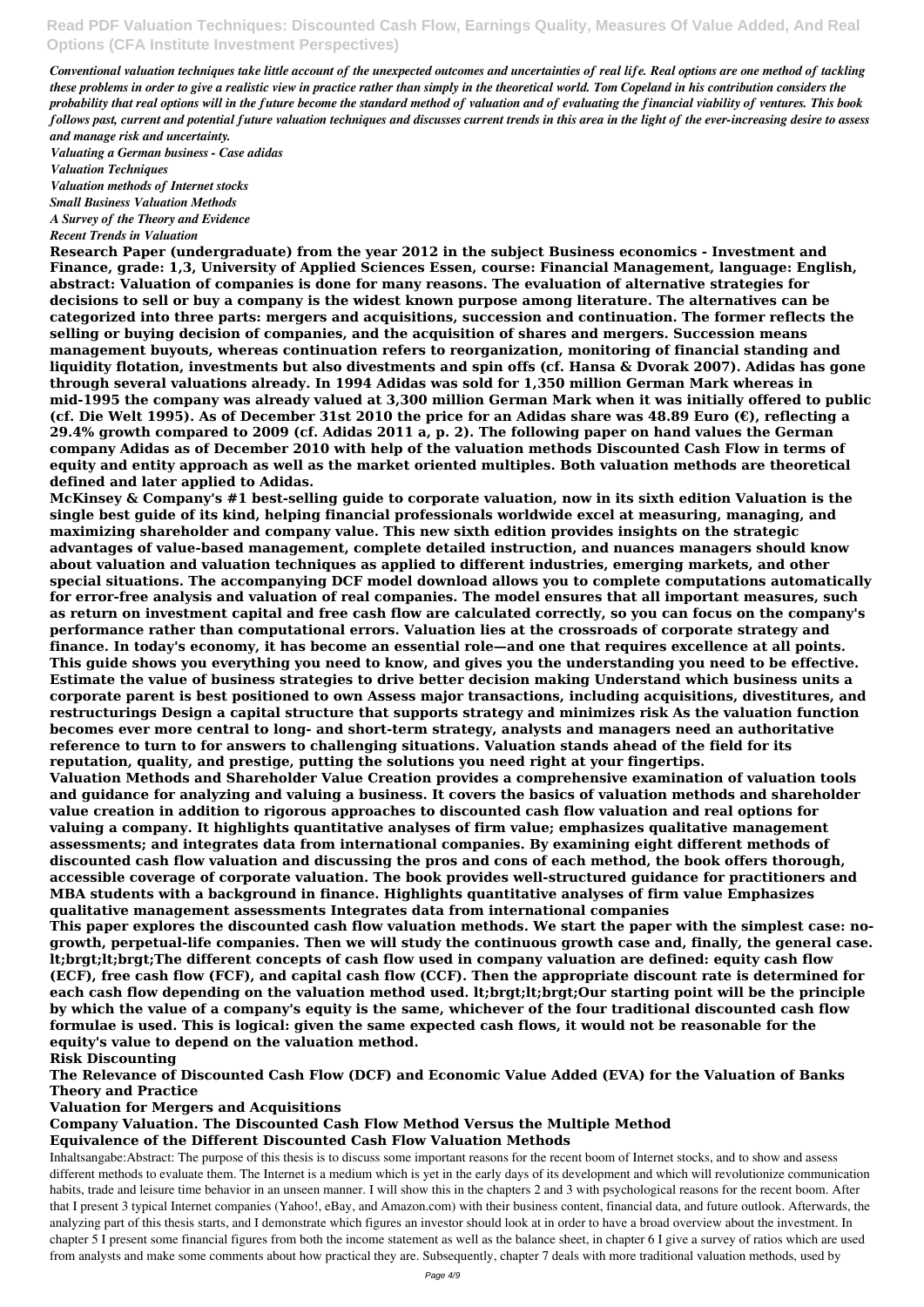institutions like the Federal Bank of America. These are general methods in order to show whether markets are over-/ undervalued or not. After that, I present the valuation models used by investment banks: Economic Value Added (EVA, chapter 9), Discounted Cash Flow (DCF, chapter 10), Real options theory (chapter 11), and multiples (chapter 12). In the last part I summarize the outcome and give an outlook how Stock orders are based on expectations only. Inhaltsverzeichnis:Table of contents: 1.Introduction1 2.Day traders6 3.Principle of floating12 4.Presentation of 3 typical Internet companies: Yahoo!, eBay, and Amazon.com15 4.1Yahoo!16 4.1.1Business description16 4.1.2Financial data20 4.1.3The outlook24 4.2eBay26 4.2.1Business description26 4.2.2Financial data27 4.2.3The outlook29 4.3Amazon.com31 4.3.1Business description31 4.3.2Financial data34 4.3.3The outlook36 4.4Comparison eBay versus Amazon.com41 5.Financial figures to look at 5.1Income statement analysis45 5.1.1Sales45 5.1.2Gross margin46 5.1.3Operating expenses46 5.2Balance sheet analysis47 5.2.1Inventories47 5.2.2Cash position47 5.2.3Quality of the management48 5.2.4The competitive landscape50 5.2.5Market position50 6.Ratios51 6.1Return an marketing52 6.2Price earnings to growth52 6.3Price/earnings (P/E) ratios as a traditional method56 6.4Price/sales ratio57 6.5Debt/capital [...]

The definitive guide to valuation written by a who<sup>ll</sup>s who of today<sup>ll</sup>s top practitioners The Valuation Handbook differs significantly from other related books on this topic because the contributors are practitioners, academics, and investment firms that explain how they value companies and other assets. It concentrates on specific and innovative valuation techniques, rather than the theoretical approaches more generally accepted and discussed. Given the extreme volatility of the stock market, valuation is a critical issue for analysts, investors, and businesses. Here, various professional contributors explain how their firms approach the valuation process, while academic contributors share their valuation consulting and research experience. Examines how to value assets in today<sup>[]</sup>s dynamic market setting Offers a broad spectrum of ideas from some of the top practitioners and academics in this field Highlights statellofllthellart approaches to company valuation Filled with inlidepth insights and expert advice, The Valuation Handbook puts this difficult discipline in perspective.

An entry level introduction to valuation methodology, this book gives a straightforward narrative treatment to the subject matter with a multitude of examples and illustrations, contained in an easy to read format. There is a strong emphasis on the practical aspects of valuation, as well as on the principles and application of the full range of valuation methods. This book will serve as an important text for students new to the topic and experienced practitioners alike. Topics covered include: property ownership concepts of value the role of the valuer property inspection property markets and economics residential property prices and the economy commercial and industrial property methods of valuation conventional freehold investment valuations conventional leasehold investment valuations discounted cash flow contemporary growth explicit methods of valuation principles of property investment.

"Aswath Damodaran is simply the best valuation teacher around. If you are interested in the theory or practice of valuation, you should have Damodaran on Valuation on your bookshelf. You can bet that I do." -- Michael J. Mauboussin, Chief Investment Strategist, Legg Mason Capital Management and author of More Than You Know: Finding Financial Wisdom in Unconventional Places In order to be a successful CEO, corporate strategist, or analyst, understanding the valuation process is a necessity. The second edition of Damodaran on Valuation stands out as the most reliable book for answering many of today?s critical valuation questions. Completely revised and updated, this edition is the ideal book on valuation for CEOs and corporate strategists. You'll gain an understanding of the vitality of today?s valuation models and develop the acumen needed for the most complex and subtle valuation scenarios you will face.

Usage of the valuation methods discounted cash flow and multiples factors

Investment Banking

An Integrated Market-Based Approach

Discounted Cash Flow

Equity Valuation

Valuation

Have you ever been frustrated that arbitration folk aren't more numerate? The Guide to Damages in International Arbitration is a desktop reference work for those who'd like greater confidence when dealing with the numbers. This second edition builds upon last year's by updating and adding several new chapters on the function and role of damages experts, the applicable valuation approach, country risk premium, and damages in gas and electricity arbitrations.This edition covers all aspects of damages - from the legal principles applicable, to the main valuation techniques and their mechanics, to industry-specific questions, and topics such as tax and currency. It is designed to help all participants in the international arbitration community to discuss damages issues more effectively and communicate them better to tribunals, with the aim of producing better awards. The book is split into four parts: Part I - Legal Principles Applicable to the Award of Damages; Part II - Procedural Issues and the Use of Damages Experts; Part III - Approaches and Methods for the Assessment and Quantification of Damages; Part IV - Industry-Specific Damages Issues

Bachelor Thesis from the year 2003 in the subject Business economics - Investment and Finance, grade: 1,3 (A), Northumbria University (Newcastle Business School), language: English, abstract: This study investigates the underlying theories and assumptions of two modern capital market-based valuation approaches, the Discounted-Cash-Flow (DCF) and the Economic-Value-Added (EVA) approach, which are nowadays applied principally for industrial and manufacturing firms. This general examination is then transferred into a more specific investigation exploring whether these valuation concepts can be applied to the strongly regulated and more specific field of bank valuation. A questionnaire addressing bank analysts was created to analyse this question. The project indicates that the ideas of shareholder value which have been enforced over the last decade have implemented the need for a more shareholderfocused valuation. The application of DCF is basically attributed to this movement. It is revealed that this concept uses cash flow streams which depict a more realistic picture of an organization's true earning power. Moreover, it employs a discount rate based on the capital market and thus reflecting the yield expectations of the investors. EVA, on the other hand is a relatively new concept, copyrighted in 1994 by Stern Stewart. It highlights an organization's true economic profits. The study examines its components NOPAT, Capital and Cost of Capital, establishes a relation to DCF, points out some general limitations due to the fact that it falls back on accounting figures and critically assesses its dependence on the CAPM whose inherent assumptions of efficient

markets that are not transferable into reality, might affect the valuation. The primary research undertaken finally reveals that the concepts of DCF and EVA are basically suitable to be applied to the valuation of banks. However, there are some peculiarities, primarily due to difficulties associated with the defin

Seminar paper from the year 2013 in the subject Business economics - Business Management, Corporate Governance, grade: 1,6, University of Applied Sciences Essen, language: English, abstract: There are various events to which a company valuation must be created. For the valuation of companies, various valuation methods are available. Most of these approaches are static calculation methods such as the discounted cash flow method. This method is one of the static corporate policies. The response to newly acquired information can not be taken into account and therefore lead to lower ratings from this approach and all other static approaches. This is especially true for young, innovative and dynamic company. To better match the DCF method to the uncertain development of the future, various scenarios can be simulated with different parameters. Nevertheless, there is a reporting date and the mutual influence of the variables can not be adequately represented. The real options approach, which was originally used only for the investment calculation can, also be applied to companies because the company valuation represents a special case of investment analysis. In the boom times of the new economy around the turn of the century was said to have the ROA that it would be a concept that justifies artificial-ly increased corporate values. For this period, the most of literature that deals with the real options approach comes from. With the ROA no independent valuation method is presented, but an extension of the familiar discounted cash flow method. The crux of the extension is the evaluation of action flexibilities in the otherwise static method. The aim of this study is to investigate the real options approach for its suitability as a business valuation method and to identify its strengths and weaknesses. This textbook offers readers an interesting overview of the corporate valuation area in a quick and easy way. It includes: Introduction Discounted Cash Flow Valuation (DCF Valuation) Comparable Companies Analysis Precedent Transactions Analysis Further Valuation Methods From Enterprise Value to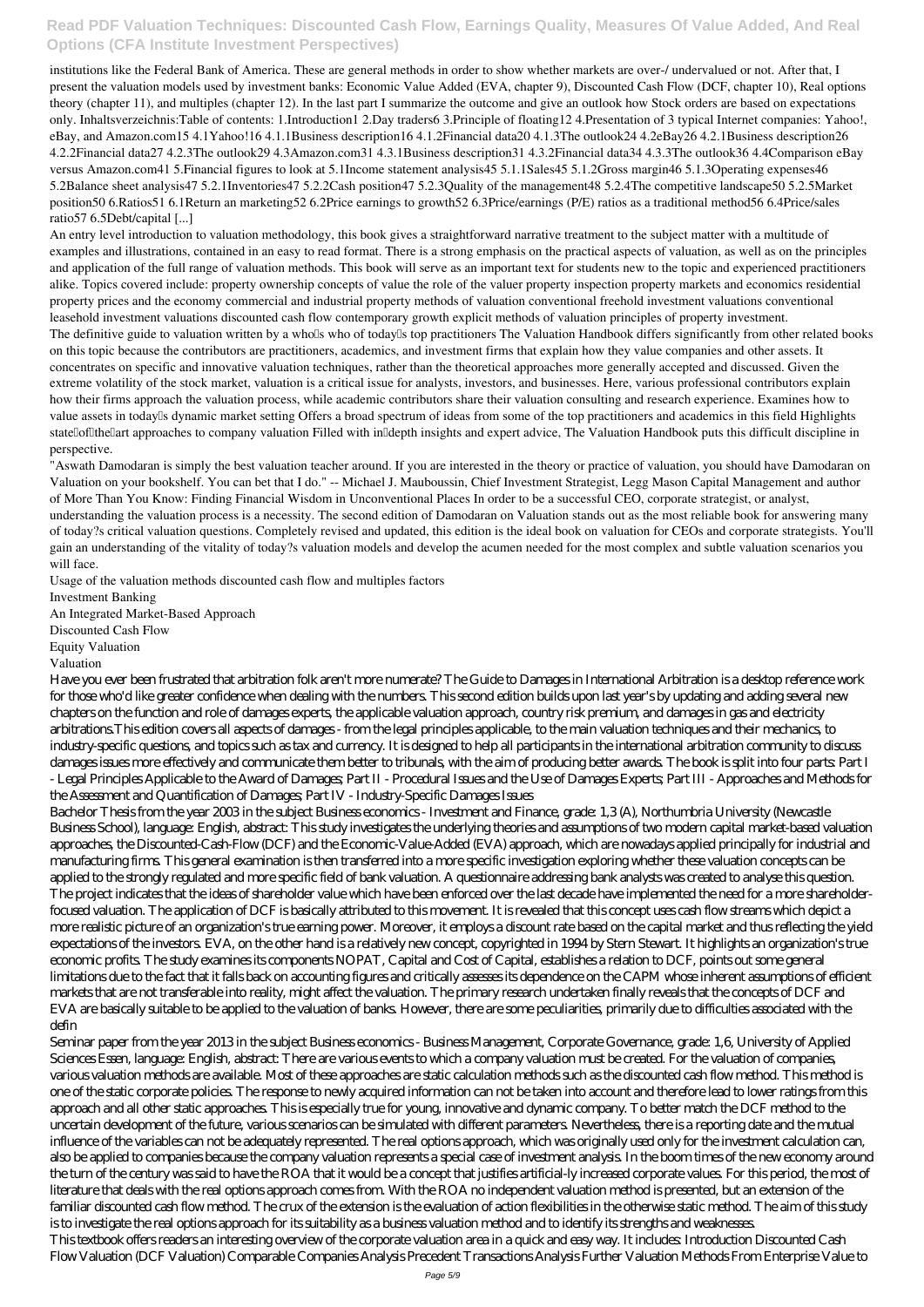#### Equity Value The Tension between Principals, Evaluators, Objectives and Leeway in Corporate Valuations Value and Price a Tangent on Valuation Theory Self-Test Questions Proposal for Solutions

Corporate Finance

Valuation, LBOs, M&A, and IPOs, University Edition

How to Evaluate Small, Privately-Owned Businesses

Different Alternatives for Determining the Discounted Value of Tax Shields and Their Implications for the Valuation

Security Analysis for Investment and Corporate Finance

#### Property Valuation Techniques

A practical guide to the best approaches for commercial real estate value assessment Commercial Property Valuation provides a comprehensive examination of principles and methods of determining the accurate value of commercial assets. This invaluable resource covers all key elements of commercial property valuation, including valuation queries, real estate report structure, market analysis, capitalization and discount rates estimation, and more. This book details the economic characteristics unique to commercial property and illustrates property-specific risk factors and mitigation strategies. Drawing from years of professional and academic experience, the authors provide accurate information on multiple valuation approaches suitable for commercial real estate such as sales comparison, income capitalization and residual land value. Favoring real-world practicality over complex formulas, this book provides a powerful set of tools to assist readers in selecting and applying the best valuation approach to various situations. Actual case studies of office buildings, hotels, high street retails, and residential developments allow readers to understand and apply appropriate valuation methodologies. Commercial property is a major investment class that offers abundant opportunities but poses unique risks. Thorough and inclusive knowledge is essential to success in this complex and competitive sector of real estate. This book provides expert coverage of critical topics allowing readers to: Identify the unique economic characteristics and potential risks of commercial real estate valuation and investment Focus on methods specific to commercial real estate valuation Learn how to select and apply the appropriate valuation method in a variety of scenarios Access sample Excel spreadsheets and ancillary online resources including slides and useful Internet links Commercial Property Valuation is an essential resource for investors, appraisers, consultants, accountants, and students in real estate courses.

Master the latest insights, lessons, and best practice techniques for accurately valuing companies for potential mergers, acquisitions, and restructurings. Concise, realistic, and easy to use, Valuation for Mergers and Acquisitions, Second Edition has been fully updated to reflect the field's latest and most useful "rules of thumb," compare every modern approach to valuation, offering practical solutions for today's most complex and important valuation challenges. Treating valuation as both an art and a science, it covers the entire process, offering up-to-the-minute real-world advice, examples, and case studies. Leading valuation experts Barbara S. Petitt and Kenneth R. Ferris introduce and compare leading techniques including discounted cash flow analysis, earnings multiples analysis, adjusted present value analysis, economic value analysis, and real option analysis. They fully address related concerns such as the accounting structure of deals, accounting for goodwill, tax considerations, and more. Throughout, they identify common errors that lead to inaccurate valuation, and show how to avoid them. From start to finish, this guide doesn't just make valuation comprehensible: it provides the tools and insight to make valuation work. For all financial professionals concerned with valuation, especially those involved in potential mergers, acquisitions, and restructurings; and for corporate finance instructors and students in Executive MBA

#### programs concerned with valuation.

An accessible, and intuitive, guide to stock valuation Valuation is at the heart of any investment decision, whether that decision is to buy, sell, or hold. In The Little Book of Valuation, expert Aswath Damodaran explains the techniques in language that any investors can understand, so you can make better investment decisions when reviewing stock research reports and engaging in independent efforts to value and pick stocks. Page by page, Damodaran distills the fundamentals of valuation, without glossing over or ignoring key concepts, and develops models that you can easily understand and use. Along the way, he covers various valuation approaches from intrinsic or discounted cash flow valuation and multiples or relative valuation to some elements of real option valuation. Includes case studies and examples that will help build your valuation skills Written by Aswath Damodaran, one of today's most respected valuation experts Includes an accompanying iPhone application (iVal) that makes the lessons of the book immediately useable Written with the individual investor in mind, this reliable guide will not only help you value a company quickly, but will also help you make sense of valuations done by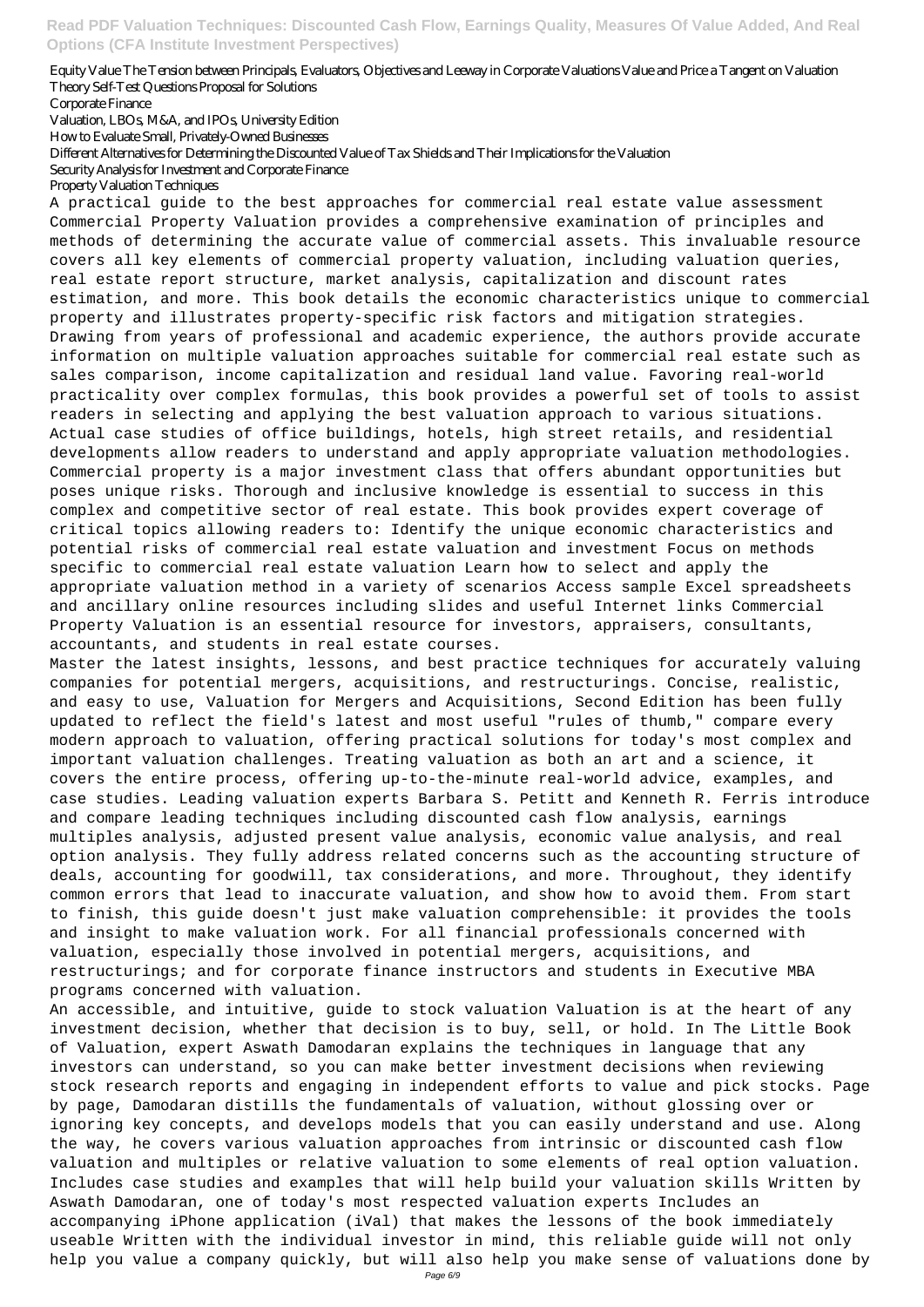others or found in comprehensive equity research reports.

This paper addresses the valuation of firms by cash flow discounting. The first part shows that the four most commonly used discounted cash flow valuation methods (free cash flow discounted at the WACC; cash flow for equityholders discounted at the required return to equity; capital cash flow discounted at the WACC before taxes; and Adjusted Present Value) always give the same value. This result is logical because all the methods analyse the same reality under the same hypotheses; they only differ in the flows used as the starting point for the valuation. The disagreements in the various theories on the valuation of the firm arise from the calculation of the value of tax shields (VTS). The paper shows and analyses 7 different theories on the calculation of the VTS: Modigliani and Miller (1963), Myers (1974), Miller (1977), Miles and Ezzell (1980), Harris and Pringle (1985), Ruback (1995), Damodaran (1994), and Practitioners method. When analysing the results given by the different theories, it should be remembered that the DVTS is not actually the present value of the tax saving due to the payment of interested discounted at a certain rate but the difference between two present values: the present value of the taxes paid by the firm with no debt minus the present value of the taxes paid by the company with debt. The risk of the taxes paid by the company with no debt is less than the risk of the taxes paid by the company with debt. The paper also shows the changes that take place in the valuation formulas when the debt's market value does not match its book value.

Corporate Valuation for Portfolio Investment "The valuation of securities . . . is as big a subject as they come, running in multi?-dimensions from qualitative to psychological, from static todynamic, from one dominant measure to a complex soup, and using measures that range from those that are internal to the observer to those determined bythe markets. In Corporate Valuation for Portfolio Investment, Bob andhis worthy coauthor cover the full range of valuation methods." —From the Foreword by Dean LeBaron Corporate valuation for portfolio investment means determining the present value of future worth. While this may sound like a straightforward task, in reality, it takes time and hard-earned experience to effectively perform this essential financial function. Robert Monks and Alexandra Lajoux understand the difficulty of this endeavor. That's why they have created Corporate Valuation for Portfolio Investment. Filled with in-depth insights and expert advice, this reliable guide addresses the many facets of valuation and reveals what it takes to determine the value of corporate equity securities for the purpose of portfolio investment. Written with the professional investor in mind, Corporate Valuation for Portfolio Investment takes you through a wide range of approaches—including those primarily based in assets, earnings, cash flow, and securities prices—and discusses hybrid valuation techniques that combine aspects of these four main sources of valuation information. Along the way, it also examines the importance of qualitative measures such as governance and details a variety of special situations in the life cycle of businesses, including stock splits, spin-offs, and pension funding. If you're seeking superior returns from investments in corporate equity, then you have to have a firm understanding of valuation. With Corporate Valuation for Portfolio Investment as your guide, you'll be in a better position to improve your sense of a company's worth and the possible price ranges for buy, sell, and hold decisions. Valuation TechniquesDiscounted Cash Flow, Earnings Quality, Measures of Value Added, and Real OptionsJohn Wiley & Sons Analysis and insights from top thought leaders on a pivotal topic in investing and asset management Valuation is the cornerstone for investment analysis, and a thorough understanding and correct application of valuation methodologies are critical for long-term investing success. Edited by two leading valuation experts from CFA Institute, this book brings together the insights and expertise of some of the most astute and successful investment minds of the past 50 years. From Benjamin Graham, the "father of value investing," to Aswath Damodaran, you'll learn what these investment luminaries have to say about investment valuation techniques, including earnings and cash flow analysis. Features the best thinking on valuation from the industry's masters on the topic, supplemented with dozens of fascinating and

The Little Book of Valuation

Valuation Based on Earnings

Discounted Cash Flow, Earnings Quality, Measures of Value Added, and Real Options

Valuation Methods and Shareholder Value Creation

Stochastic Discounted Cash Flow

Real Option Valuation of Product Innovation

The real option valuation method is often presented as an alternative to the conventional discounted cash flow (DCF) approach because it is able to recognize additional project value due to the presence of management flexibility. However, these two valuation methods can be separated on a more fundamental level by their differences in risk discounting. Real option valuation applies the risk-adjustment to the source of uncertainty in the cash flow while the DCF method adjusts for risk at the aggregate level of net cash flow. This seemingly small difference is the reason why the real option method is able to differentiate between projects according to each project's unique risk characteristics while the conventional DCF approach cannot. This paper provides an overview of the real options and DCF valuation frameworks and discusses the differences in risk discounting that exist between the two methods. Using grade-school mathematics, this paper clearly demonstrates how, with real options, a unique project risk discount can be calculated which is directly linked to the project's unique risk profile. It also highlights why the DCF method fails in this regard and shows why a call to increase the Risk-Adjusted Discount Rate is an incomplete solution at best. Finally, a heap-leach project and satellite reserve development project are valued with both techniques and the difference in investment conclusions is explained in terms of the risk-discounting concepts discussed here.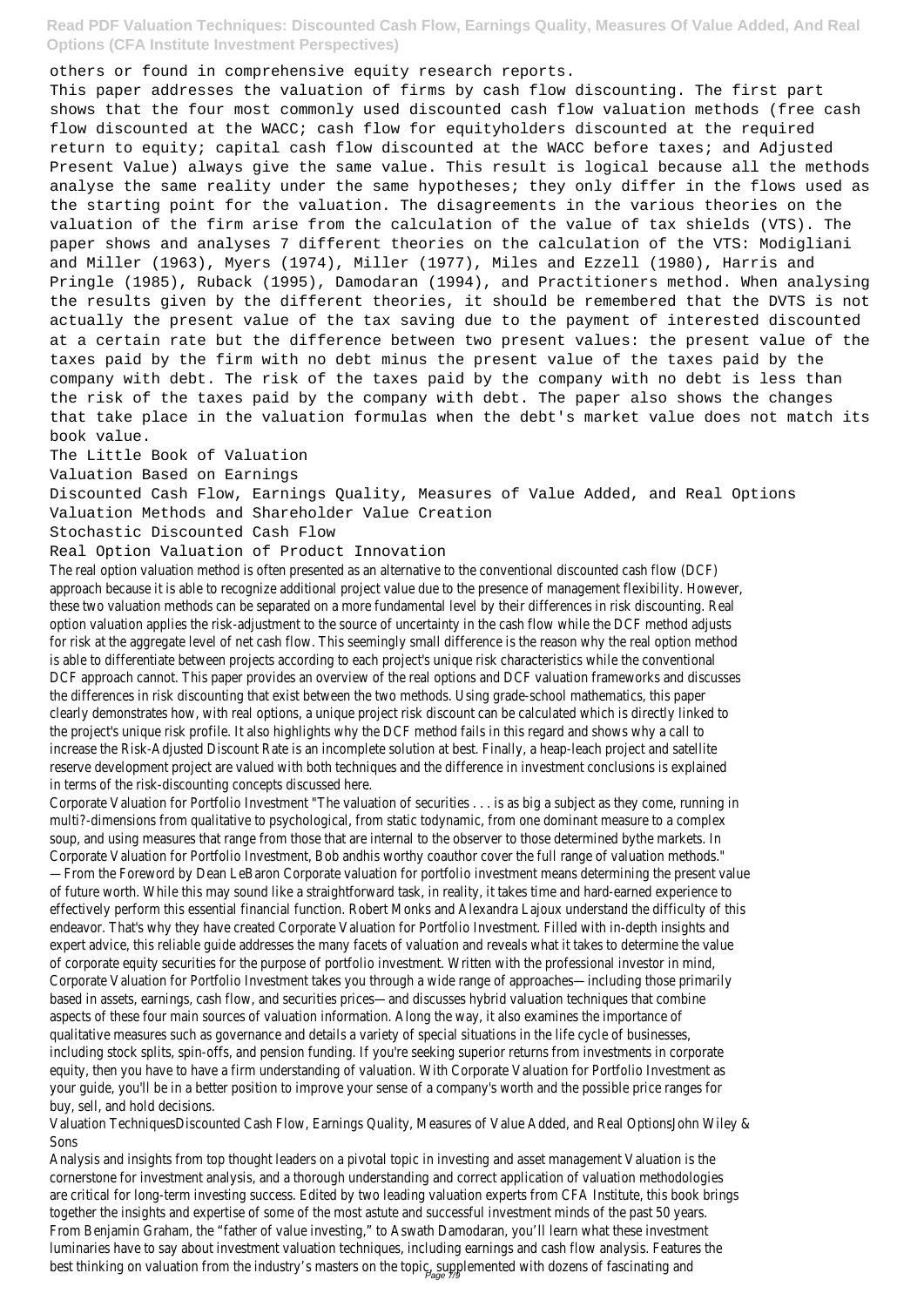instructive real-world examples Comprehensively discusses special valuation situations, such as real options, employee stock options, highly leveraged firms, corporate takeovers, and more Supplies you with the tools you need to successfully navigate and thrive in the ever-changing financial markets Is being produced with the full support and input of CFA Institute, the world's leading association of investment professionals

Methods and Models in Applied Corporate Finance

Valuation + DCF Model Download

Corporate Valuation of Endesa

The Valuation Handbook

Valuation Techniques from Today's Top Practitioners

Discounted Cash Flow Valuation Methods

*McKinsey & Company's #1 best-selling guide to corporate valuation, now in its sixth edition Valuation is the single best guide of its kind, helping financial professionals worldwide excel at measuring, managing, and maximizing shareholder and company value. This new sixth edition provides insights on the strategic advantages of value-based management, complete detailed instruction, and nuances managers should know about valuation and valuation techniques as applied to different industries, emerging markets, and other special situations. Valuation lies at the crossroads of corporate strategy and finance. In today's economy, it has become an essential role — and one that requires excellence at all points. This guide shows you everything you need to know, and gives you the understanding you need to be effective. Estimate the value of business strategies to drive better decision making Understand which business units a corporate parent is best positioned to own Assess major transactions, including acquisitions, divestitures, and restructurings Design a capital structure that supports strategy and minimizes risk As the valuation function becomes ever more central to long- and short-term strategy, analysts and managers need an authoritative reference to turn to for answers to challenging situations. Valuation stands ahead of the field for its reputation, quality, and prestige, putting the solutions you need right at your fingertips.*

*Merging theory and practice into a comprehensive,highly-anticipated text Corporate Finance continues its legacy as one of the mostpopular financial textbooks, with well-established content from adiverse and highly respected author team. Unique in its features,this valuable text blends theory and practice with a direct,succinct style and commonsense presentation. Readers will beintroduced to concepts in a situational framework, followed by adetailed discussion of techniques and tools. This latest editionincludes new information on venture finance and debt structuring,and has been updated throughout with the most recent statisticaltables. The companion website provides statistics, graphs, charts,articles, computer models, and classroom tools, and the freemonthly newsletter keeps readers up to date on the latesthappenings in the field. The authors have generously madethemselves available for questions, promising an answer inseventy-two hours. Emphasizing how key concepts relate to real-world situations iswhat makes Corporate Finance a valuable reference with realrelevance to the professional and student alike. Readers will gaininsight into the methods and tools that shape the industry,allowing them to: Analyze investments with regard to hurdle rates, cash flows,side costs, and more Delve into the financing process and learn the tools andtechniques of valuation Understand cash dividends and buybacks, spinoffs, anddivestitures Explore the link between valuation and corporate finance As the global economy begins to recover, access to the mostcurrent information and statistics will be required. To remainrelevant in the evolving financial environment, practitioners willneed a deep understanding of the mechanisms at work. CorporateFinance provides the expert guidance and detailed explanationsfor those requiring a strong foundational knowledge, as well asmore advanced corporate finance professionals.*

*Valuation lies at the heart of much of what we do in finance, whether it is the study of market efficiency and questions about corporate governance or the comparison of different investment decision rules in capital budgeting. In this paper, we consider the theory and evidence on valuation approaches. We begin by surveying the literature on discounted cash flow valuation models, ranging from the first mentions of the dividend discount model to value stocks to the use of excess return models in more recent years. In the second part of the paper, we examine relative valuation models and, in particular, the use of multiples and comparables in valuation and evaluate whether relative valuation models yield more or less precise estimates of value than discounted cash flow models. In the final part of the paper, we set the stage for further research in valuation by noting the estimation challenges we face as companies globalize and become exposed to risk in multiple countries. Master corporate valuation: the financial art and science of accurately valuing any business. George Chacko's Applied Corporate Finance: Valuation is the first valuation book to combine true academic rigor with the practical skills you need to successfully value companies in the real world. Renowned financial instructor and investment manager George Chacko focuses on concepts, techniques, tools, and methodologies that lead directly to accurate valuations, and explains each key concept with up-to-date examples. One step at a time, Chacko develops a practical, rigorous approach to conducting valuation, addressing the projection of financial statements, calculation of free cash flows, risk-adjusted cost of capital, and leading methodologies including WACC, flow-to-equity, and Adjusted Present Value (APV). By avoiding elementary content that financial managers, analysts, and MBA-level finance students already know, this book can focus more tightly on the realistic techniques and advanced issues practitioners are actually concerned with. Coverage includes: market value and accounting balance sheets, cash cycles, the DuPont formula, financial distress, and capital as a risk buffer; constructing pro-formas, projecting and bridging financing shortfalls, and planning sustainable growth; sources/uses of cash, cash income statements, pro-forma balance sheet changes, working capital, depreciation, and capital expenditures; risk-free cost, investment risks, and diversifiable vs. idiosyncratic risks; NPV, APV, Optimal Debt Ratios, Capital Structure Dynamics, Terminal Value Calculations, and more. For all finance professionals, analysts, and MBA students who need to sharpen their skills in valuation and*